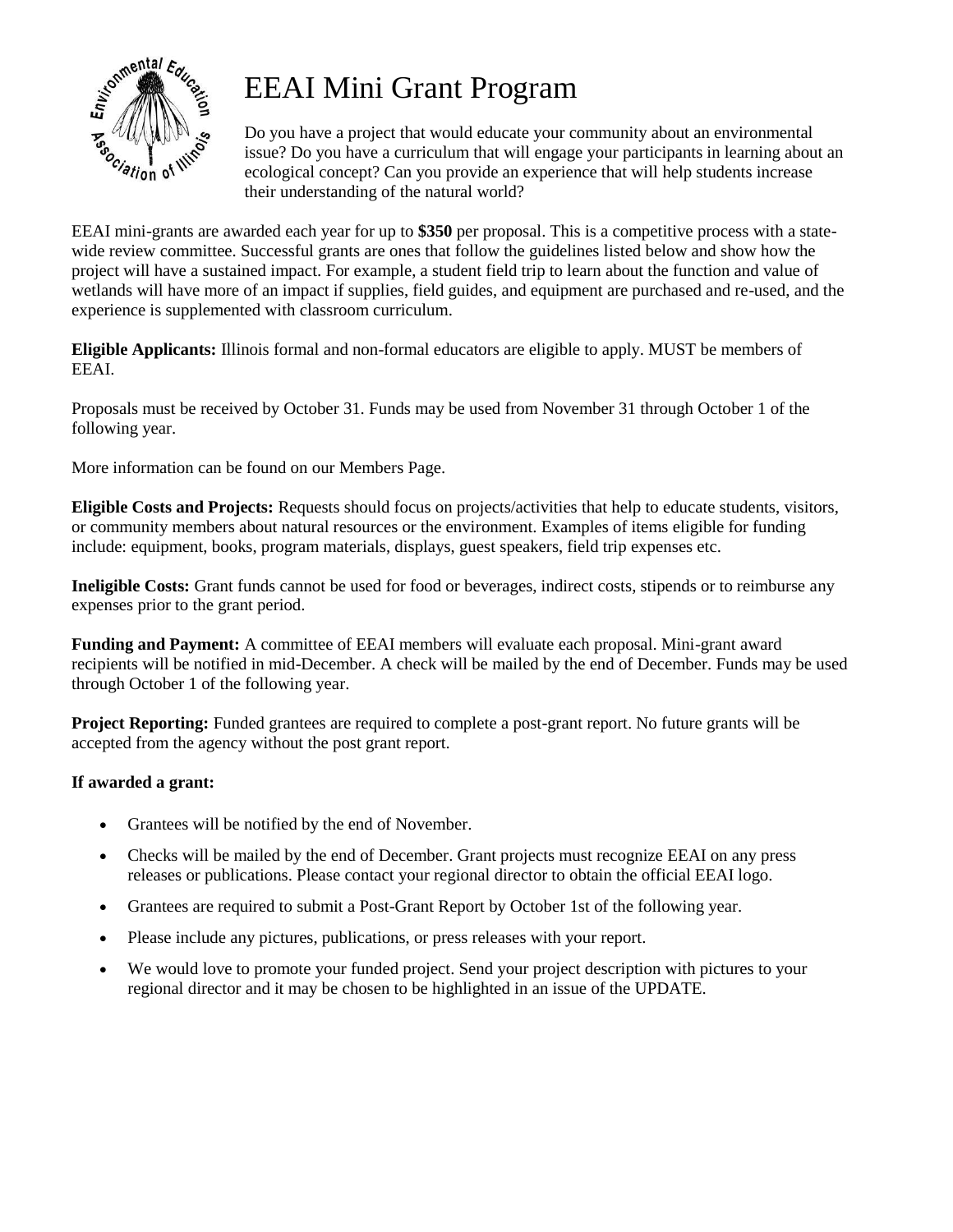### **Application Process**

#### Proposals must include:

- 1. [Application Cover Form](http://weebly-file/1/7/6/4/17642065/mini-grant_application_form.docx)
- 2. Maximum of one page for the budget. Budget information should include: cost and quantity of items/materials/services to be purchased with EEAI funds, any in-kind matching funds, other funding sources if needed and an explanation of budget items.
- 3. Two pages maximum, typed, with the narrative information listed below:
- Project description. What are the goals, objectives, and anticipated outcomes? Include a general timeline for implementation of activities.
- How does this project support, enhance, or expand environmental education in your school/community/facility? Is it part of a larger project or program? Who is the intended audience and what need does this proposed project fulfill?
- What is the impact of this project on your audience? Is there a long-term impact or effect? How will this project be expanded and/or sustained in the long-term?
- Include a clear plan for evaluation. How will you determine if your goals have been met? Is the evaluation plan realistic and measurable?

#### **Proposals must be received by October 31.**

- Complete the Application Form and attach it to the Proposal (max of 3 pages plus the application cover form).
- Funds may be used from November 31 through October 1 of the following year.
- Proposals must be typed.
- Send 5 copies of the complete proposal.
- A limit of one grant per facility per year. Multiple teachers from the same school may apply for separate grants.
- Applicants may re-apply each year.

First time writing a grant? Have questions? Email teresa\_wisniewski@yahoo.com

#### **Mail completed proposals to:**

Teresa Vaughn 1845 Texas Eastern Rd. Buncombe, IL 62912